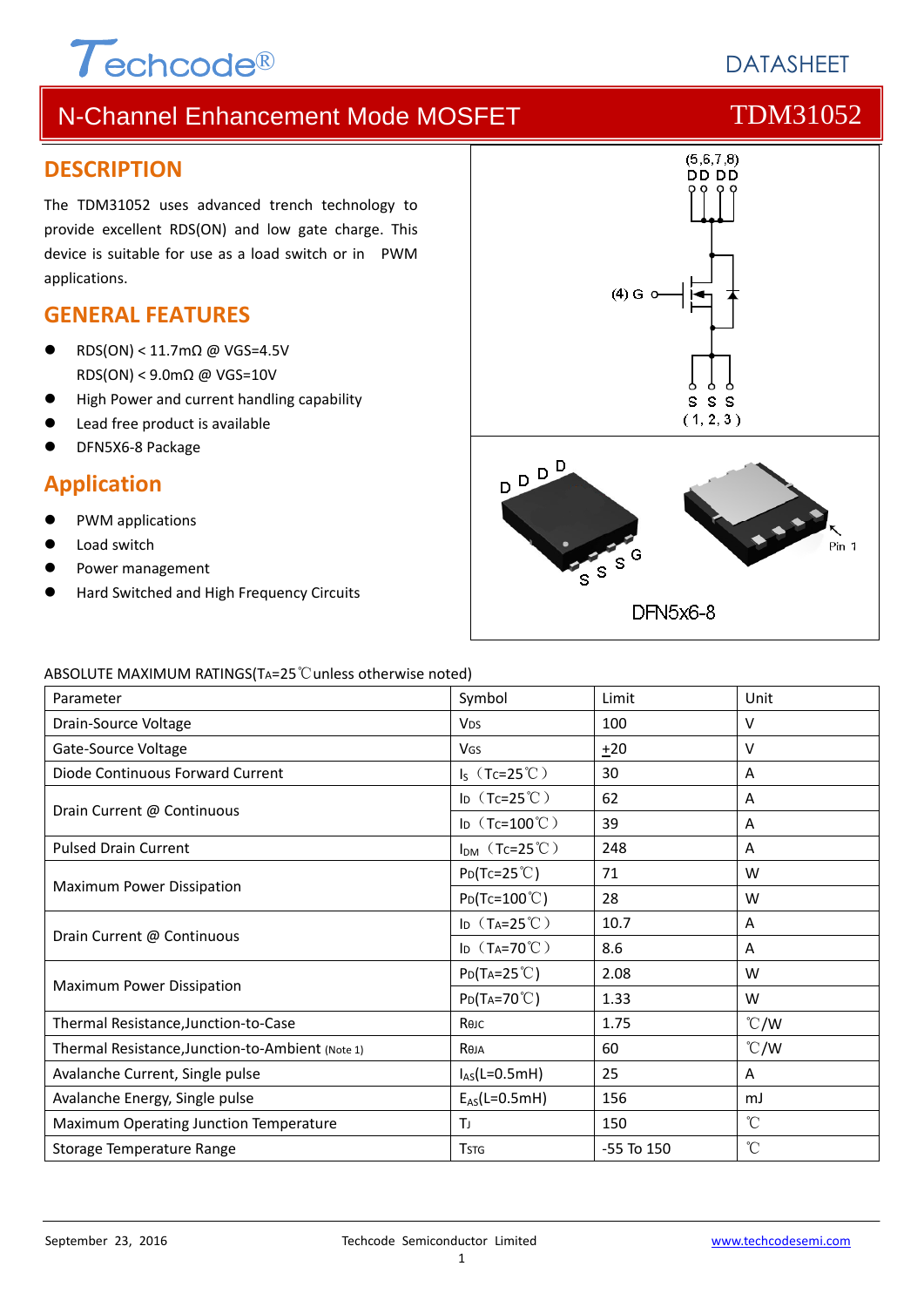

### **ELECTRICAL CHARACTERISTICS (TA=25**℃**unless otherwise noted)**

| Parameter                                 | Symbol                   | Condition                                         |                          | Typ            | Max                      | Unit         |  |  |
|-------------------------------------------|--------------------------|---------------------------------------------------|--------------------------|----------------|--------------------------|--------------|--|--|
| OFF CHARACTERISTICS                       |                          |                                                   |                          |                |                          |              |  |  |
| Drain-Source Breakdown Voltage            | <b>BV</b> <sub>DSS</sub> | 100<br>VGS=0V ID=250µA                            |                          | $\blacksquare$ | $\sim$                   | $\vee$       |  |  |
| Zero Gate Voltage Drain Current           | <b>l</b> <sub>DSS</sub>  | VDS=80V,VGS=0V<br>$\overline{a}$                  |                          | $\mathbf{r}$   | $\mathbf{1}$             | $\mu$ A      |  |  |
| Gate-Body Leakage Current                 | lgss                     | VGS=±20V,VDS=0V<br>$\Box$                         |                          | $\blacksquare$ | $+100$                   | nA           |  |  |
| <b>ON CHARACTERISTICS (Note 2)</b>        |                          |                                                   |                          |                |                          |              |  |  |
| Gate Threshold Voltage                    | VGS(th)                  | V <sub>DS</sub> =VGS, I <sub>D</sub> =250µA<br>1  |                          | $\overline{2}$ | 3                        | $\vee$       |  |  |
|                                           | R <sub>DS</sub> (ON)     | VGS=4.5V, ID=20A                                  | $\overline{a}$           | 9.0            | 11.7                     | $m\Omega$    |  |  |
| Drain-Source On-State Resistance          | R <sub>DS</sub> (ON)     | VGS=10V, ID=25A                                   | $\overline{a}$           | 7.5            | 9.0                      | $m\Omega$    |  |  |
| <b>DYNAMIC CHARACTERISTICS (Note3)</b>    |                          |                                                   |                          |                |                          |              |  |  |
| Gate Resistance                           | $R_G$                    | VDS=0V, VGS=0V, F=1.0MHz                          | $\blacksquare$           | 1.0            | $\omega$                 | Ω            |  |  |
| Input Capacitance                         | Ciss                     | VDS=30V, VGS=0V, F=1.0MHz                         | $\overline{a}$           | 2310           | 3000                     | PF           |  |  |
| <b>Output Capacitance</b>                 | Coss                     |                                                   |                          | 690            | $\blacksquare$           | PF           |  |  |
| Reverse Transfer Capacitance              | Crss                     |                                                   | L.                       | 50             | $\sim$                   | PF           |  |  |
| <b>SWITCHING CHARACTERISTICS (Note 3)</b> |                          |                                                   |                          |                |                          |              |  |  |
| Turn-on Delay Time                        | $td($ on $)$             | VDS=30V, RL=30 $\Omega$ , VGEN=10V, RG=6 $\Omega$ | $\frac{1}{2}$            | 20             | 36                       | nS           |  |  |
| Turn-on Rise Time                         | tr                       | $ID=1A$                                           | $\overline{a}$           | 9              | 17                       | nS           |  |  |
| Turn-Off Delay Time                       | td(off)                  |                                                   | $\overline{\phantom{a}}$ | 51             | 100                      | nS           |  |  |
| <b>Turn-Off Fall Time</b>                 | tf                       |                                                   |                          | 65             | 116                      | nS           |  |  |
| <b>Total Gate Charge</b>                  | Q <sub>g</sub>           | VDS=50V,ID=9A,VGS=4.5V                            | $\blacksquare$           | 44             | 66                       | nC           |  |  |
| Gate-Source Charge                        | Qgs                      |                                                   |                          | 8              | $\blacksquare$           | nC           |  |  |
| Gate-Drain Charge                         | Qgd                      |                                                   | $\overline{a}$           | 9              | $\overline{\phantom{a}}$ | nC           |  |  |
| Body Diode Reverse Recovery Time          | Trr                      | IF=9A, dl/dt=100A/µs                              | $\overline{\phantom{a}}$ | 52             | $\overline{\phantom{a}}$ | nS           |  |  |
| Body Diode Reverse Recovery Charge        | Qrr                      |                                                   | $\overline{\phantom{a}}$ | 82             | $\blacksquare$           | nC           |  |  |
| DRAIN-SOURCE DIODE CHARACTERISTICS        |                          |                                                   |                          |                |                          |              |  |  |
| Diode Forward Voltage (Note 2)            | <b>V<sub>SD</sub></b>    | VGS=0V, Is=2A                                     |                          | 0.8            | 1.3                      | $\mathsf{V}$ |  |  |

NOTES:

1. Pulse width limited by max. junction temperature.

2. Pulse Test: Pulse Width  $\leq 300$ μs, Duty Cycle  $\leq 2\%$ .

3. Guaranteed by design, not subject to production testing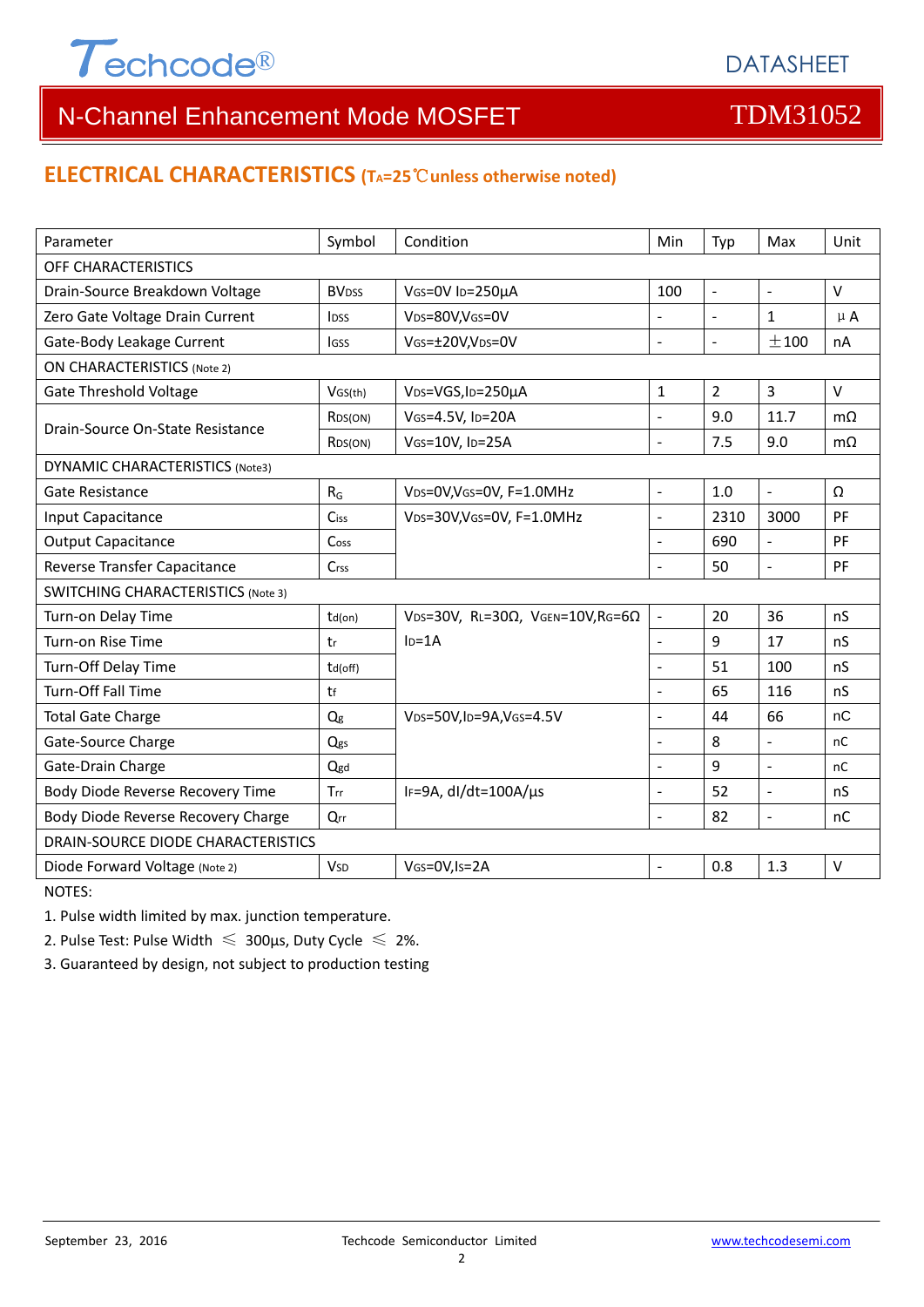

### **Typical Operating Characteristics**



**Safe Operation Area** 



V<sub>DS</sub> - Drain - Source Voltage (V)



**Thermal Transient Impedance** 



Square Wave Pulse Duration (sec)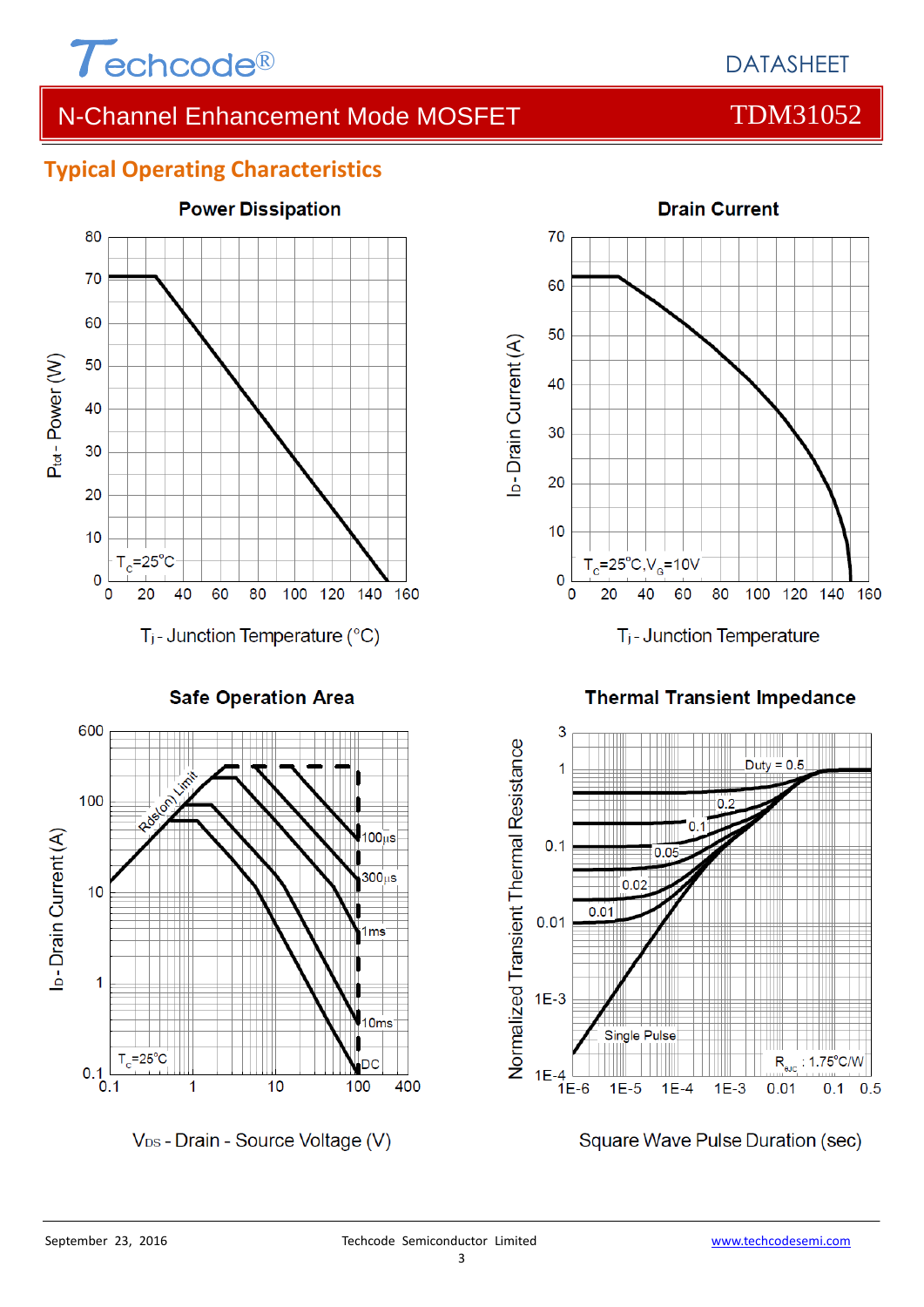

### **Typical Operating Characteristics (Cont.)**



#### **Output Characteristics**



### **Drain-Source On Resistance**



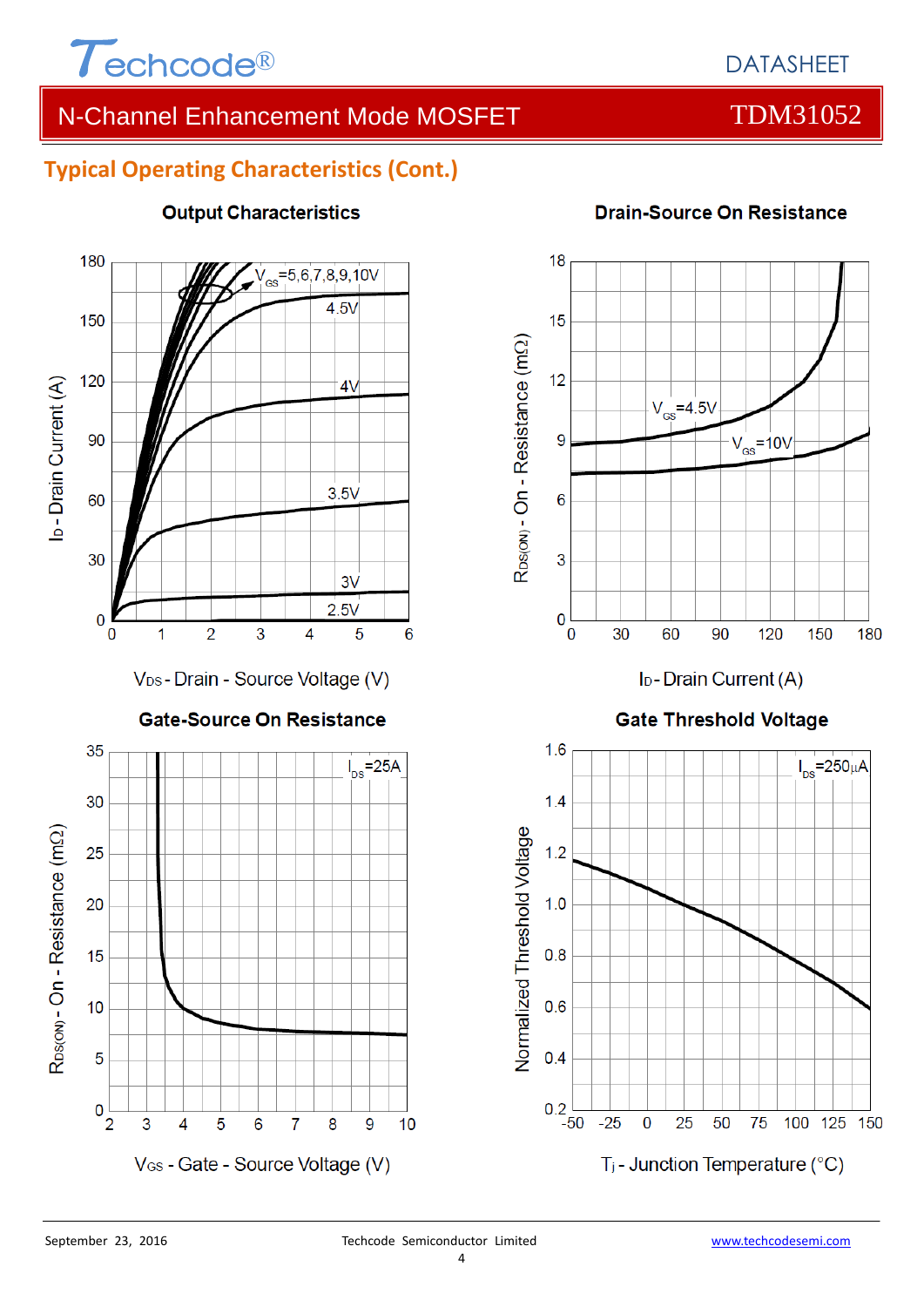

### **Typical Operating Characteristics (Cont.)**



### **Drain-Source On Resistance**



#### **Source-Drain Diode Forward**





Capacitance

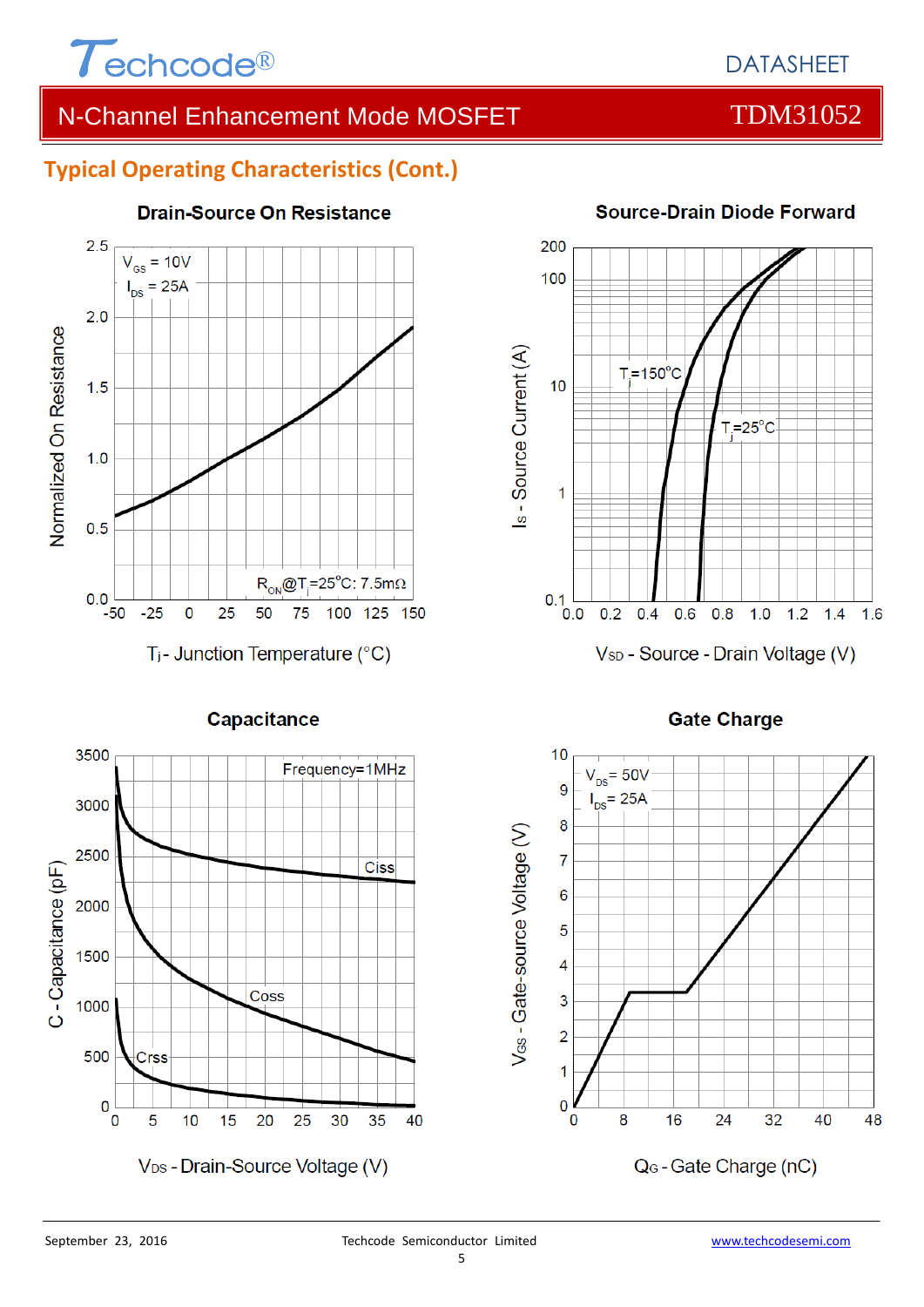

# **Package Information**

DFN5\*6-8 Package

|                |                 | в<br>е             | T             |       |  |  |  |  |  |
|----------------|-----------------|--------------------|---------------|-------|--|--|--|--|--|
|                |                 |                    |               |       |  |  |  |  |  |
| row_<%         | <b>DFN5x6-8</b> |                    |               |       |  |  |  |  |  |
|                |                 | <b>MILLIMETERS</b> | <b>INCHES</b> |       |  |  |  |  |  |
|                | MIN.            | MAX.               | MIN.          | MAX.  |  |  |  |  |  |
| А              | 0.90            | 1.20               | 0.035         | 0.047 |  |  |  |  |  |
| в              | 0.3             | 0.51               | 0.012         | 0.020 |  |  |  |  |  |
| C              | 0.19            | 0.25               | 0.007         | 0.010 |  |  |  |  |  |
| D              | 4.80            | 5.30               | 0.189         | 0.209 |  |  |  |  |  |
| D <sub>1</sub> | 4.00            | 4.40               | 0.157         | 0.173 |  |  |  |  |  |
| E              | 5.90            | 6.20               | 0.232         | 0.244 |  |  |  |  |  |
| E <sub>1</sub> | 5.50            | 5.80               | 0.217         | 0.228 |  |  |  |  |  |
| е              |                 | 1.27 BSC           | 0.050 BSC     |       |  |  |  |  |  |
| F              | 0.05            | 0.30               | 0.002         | 0.012 |  |  |  |  |  |
| F <sub>1</sub> | 0.35            | 0.75               | 0.014         | 0.030 |  |  |  |  |  |
| G              | 0.05            | 0.30               | 0.002         | 0.012 |  |  |  |  |  |
| G1             | 0.35            | 0.75               | 0.014         | 0.030 |  |  |  |  |  |
| н              | 3.34            | 3.9                | 0.131         | 0.154 |  |  |  |  |  |
| κ              | 0.762           |                    | 0.03          |       |  |  |  |  |  |

Note: 1.Dimension D, D1,D2 and E1 do not include mold flash or protrusions.

Mold flash or protrusions shall not exceed 10 mil.

D



Ш 피



**RECOMMENDED LAND PATTERN** 

## UNIT: mm